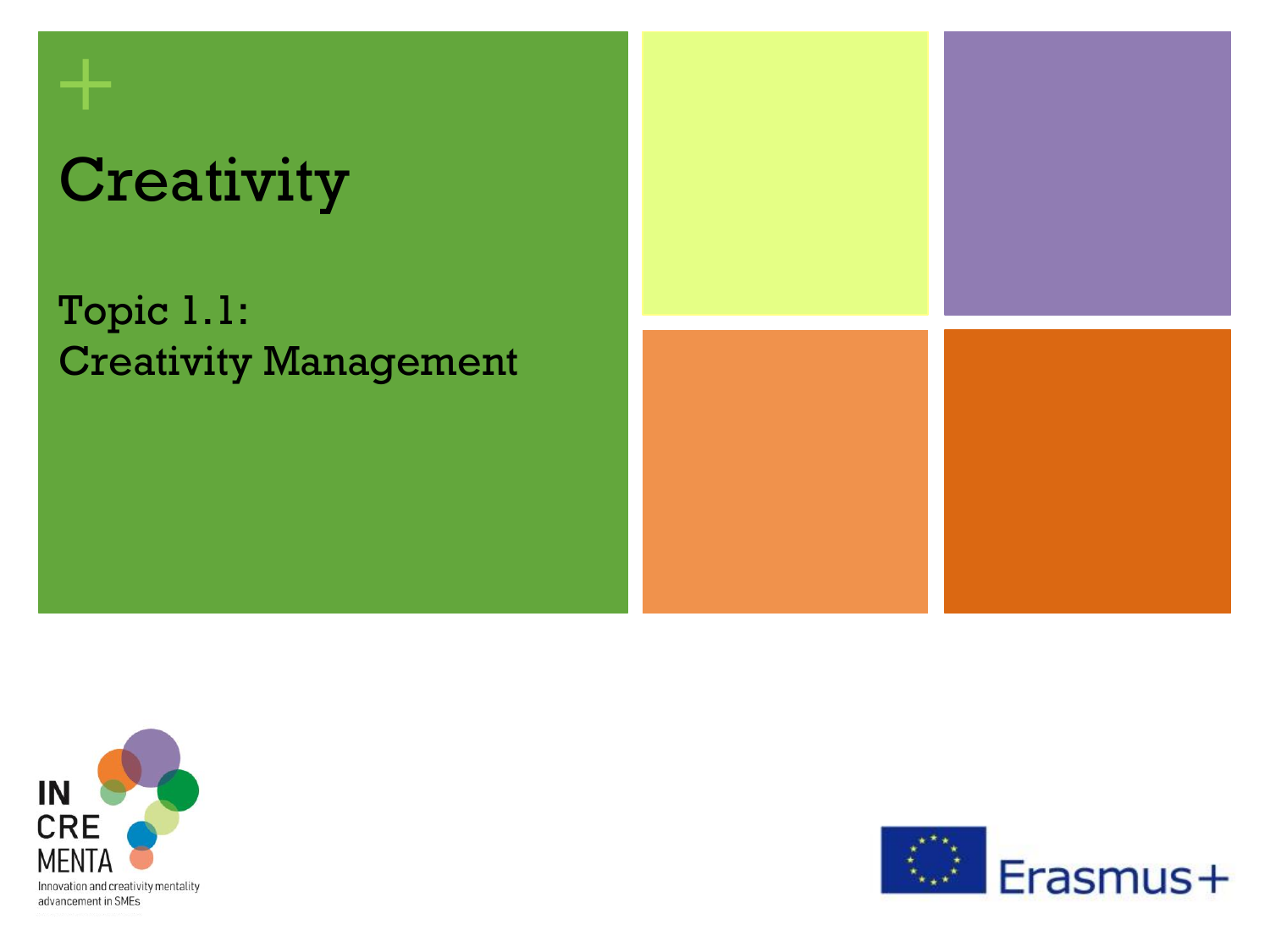#### **Creativity Management**

This is an introduction in creativity management. This topic presents the process of creativity management and the concepts of creativity and innovation.

#### Aims:

• Understand the process of creativity management and the concepts of creativity and innovation.

#### Learning Outcomes:

- The learner should know and be able to explain the concepts of creativity and innovation.
- The learner should be able to use creativity and innovation to drive change.
- •The learner should recognise the benefits of innovation management systems.

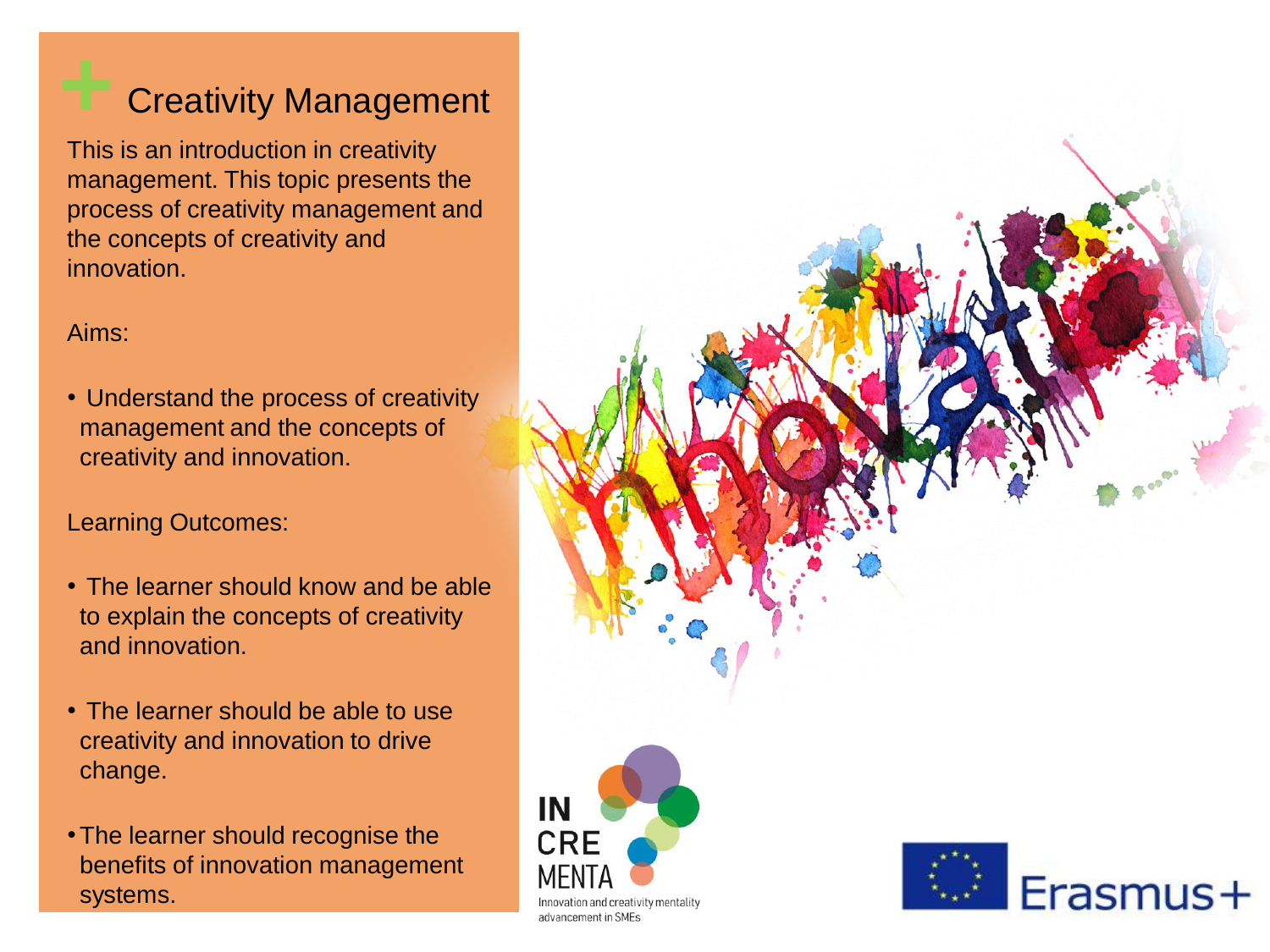

Innovation and creativity mentality advancement in SMEs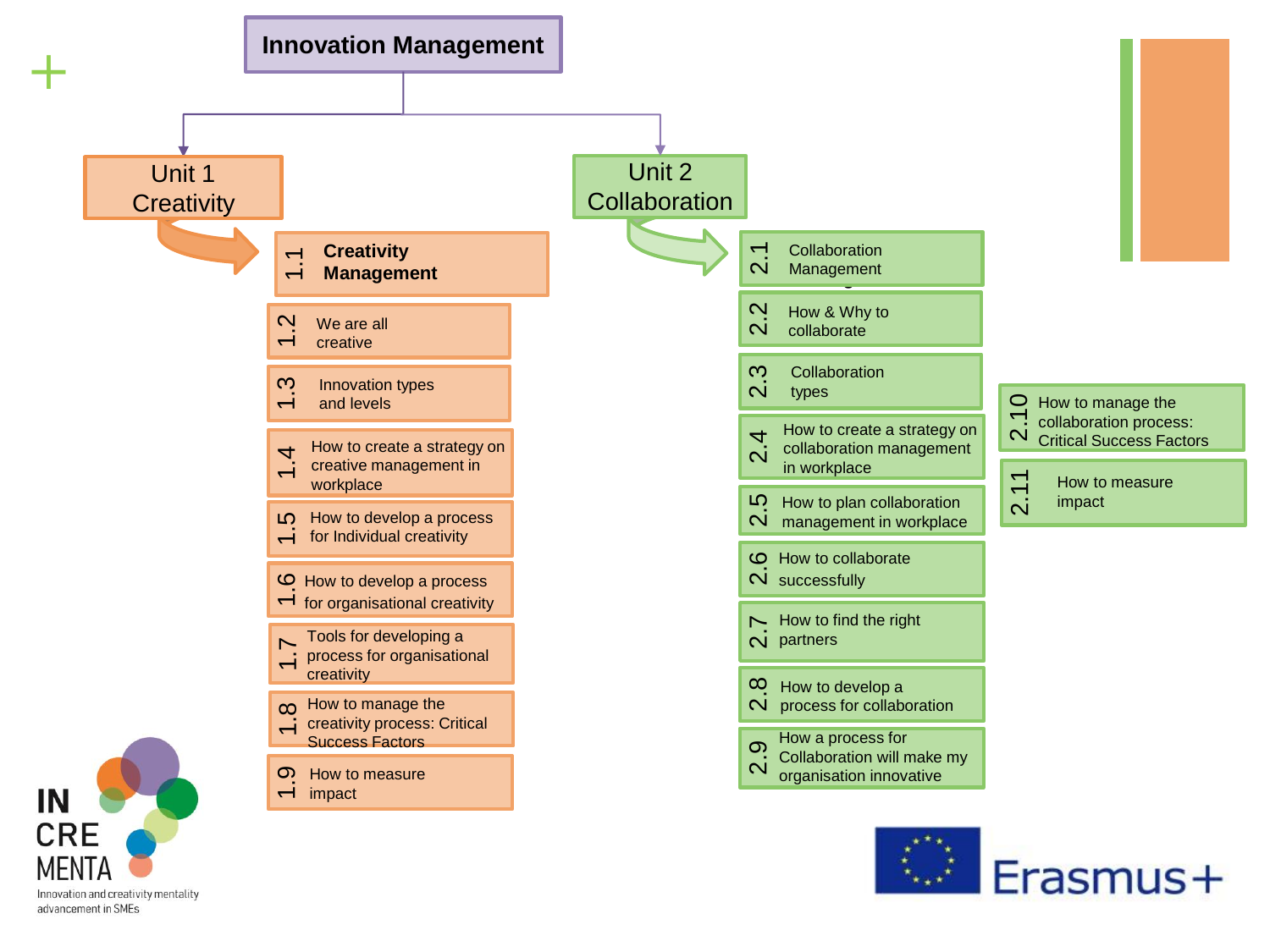## What is the process of Managing Creativity?





**+**

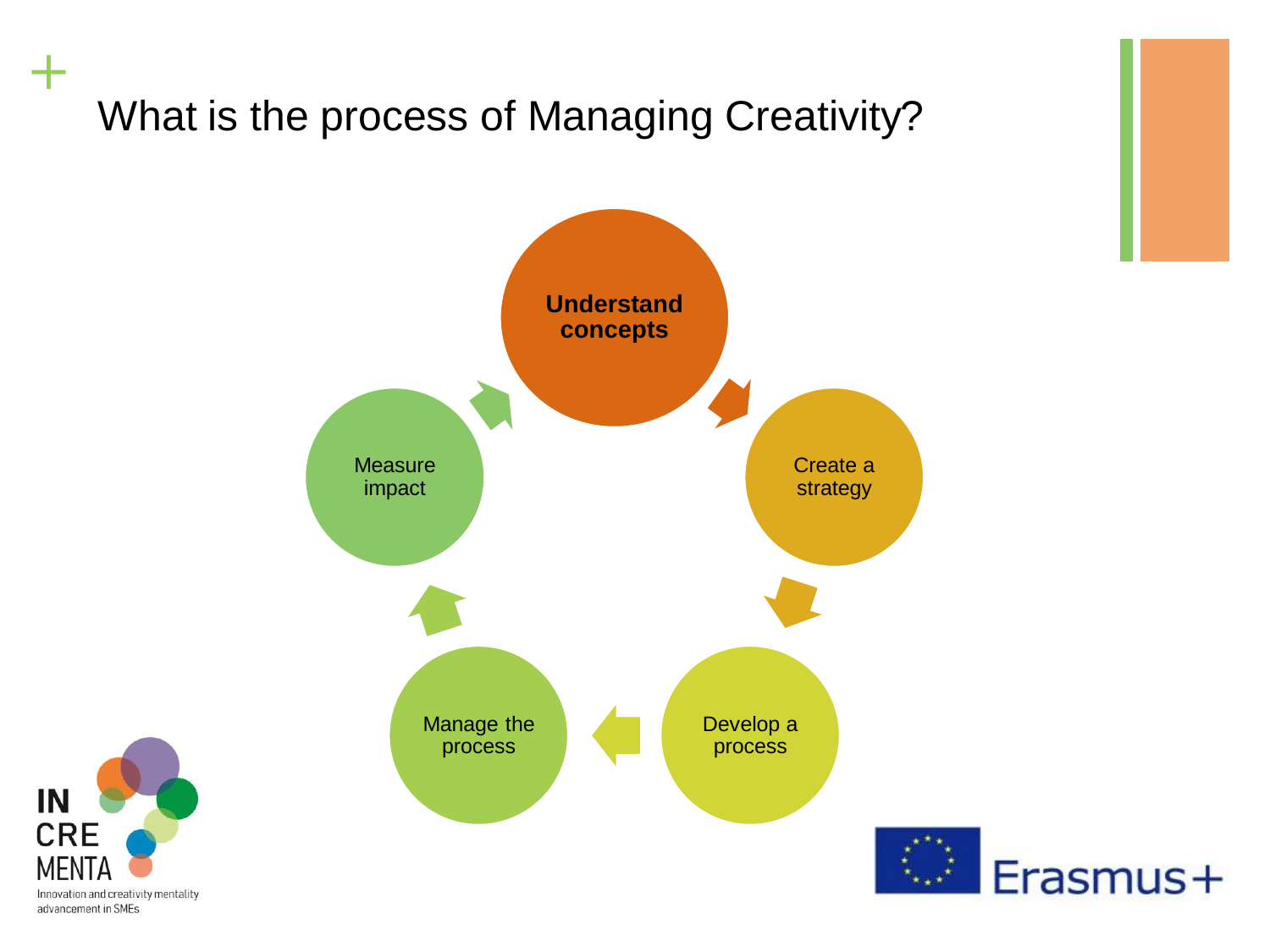What is creativity?

**+**

*Creativity is the process of generating new ideas from original thinking*

These ideas are the inspiration which, with some effort, can lead to innovation.  $\Rightarrow$ 

> *Innovation is the practical implementation of a creative idea*

Innovation is the implementation of a new or significantly improved product, service, process  $\Rightarrow$ or working practice.

Innovation involves selecting, developing and successfully implementing creative ideas.



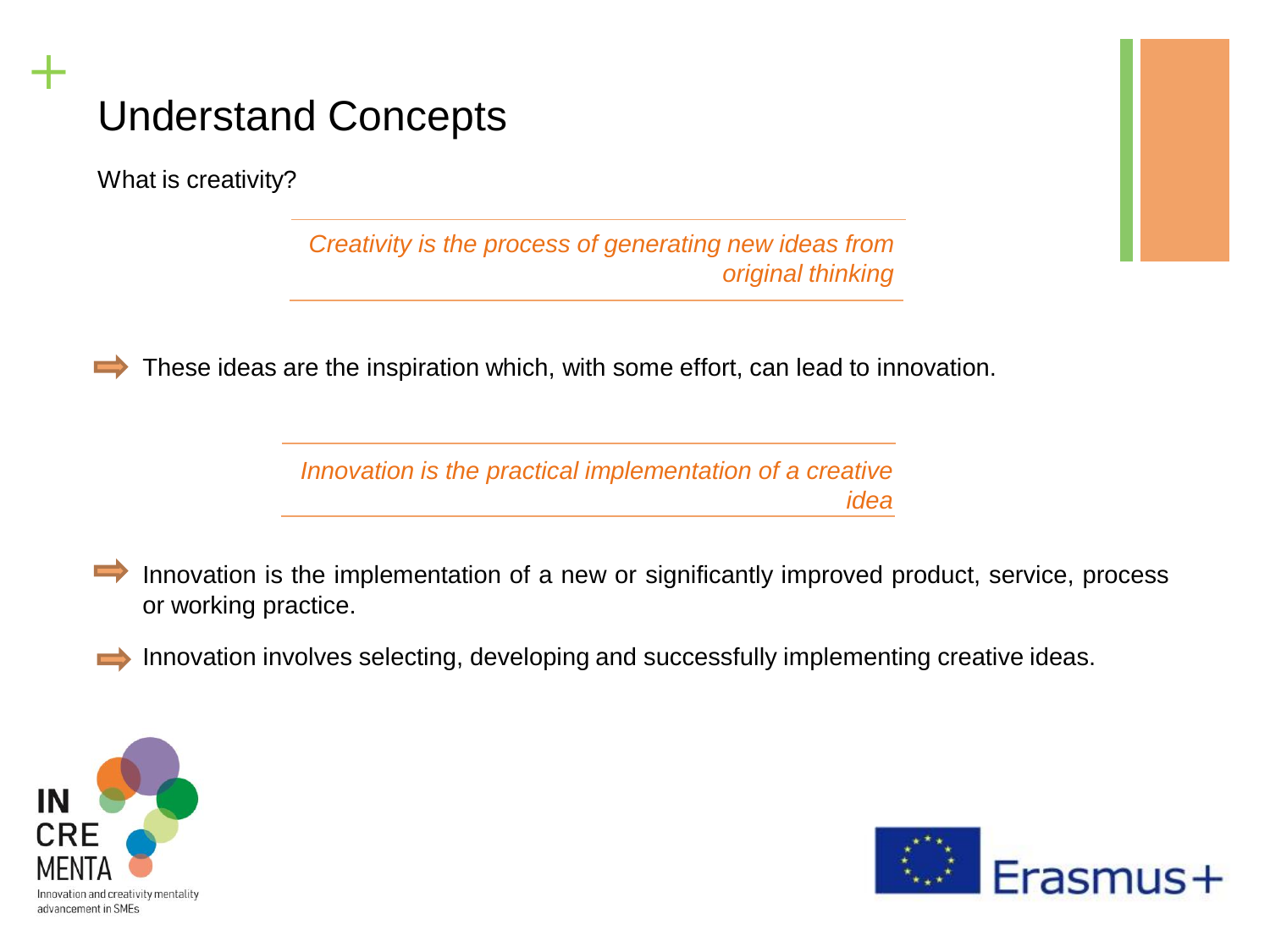What is creativity?

**+**

Creativity and Innovation are two different concepts that are linked.





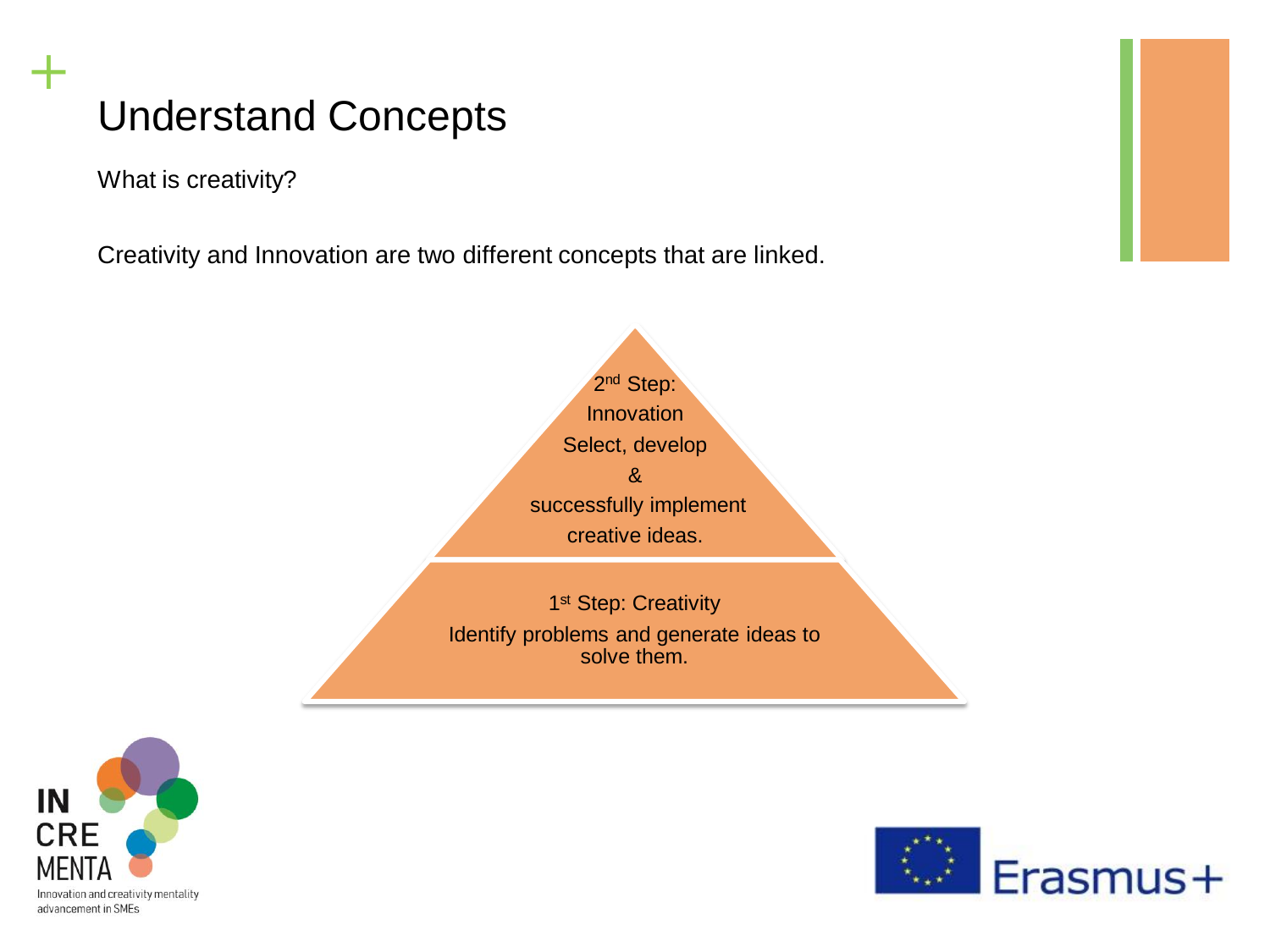What is creativity?

**+**



Scull J.C., 2013, Creativity, Innovation and Change



*"When Apple created iTunes it didn't just create a faster, cheaper, better digital format for music, it altered the very nature of the relationship between music and people. eBay did not just create a platform for auctions, it changed the way we look at the experience of shopping and how community plays a role in the experience". (Thomas Koulopoulos 2012)*

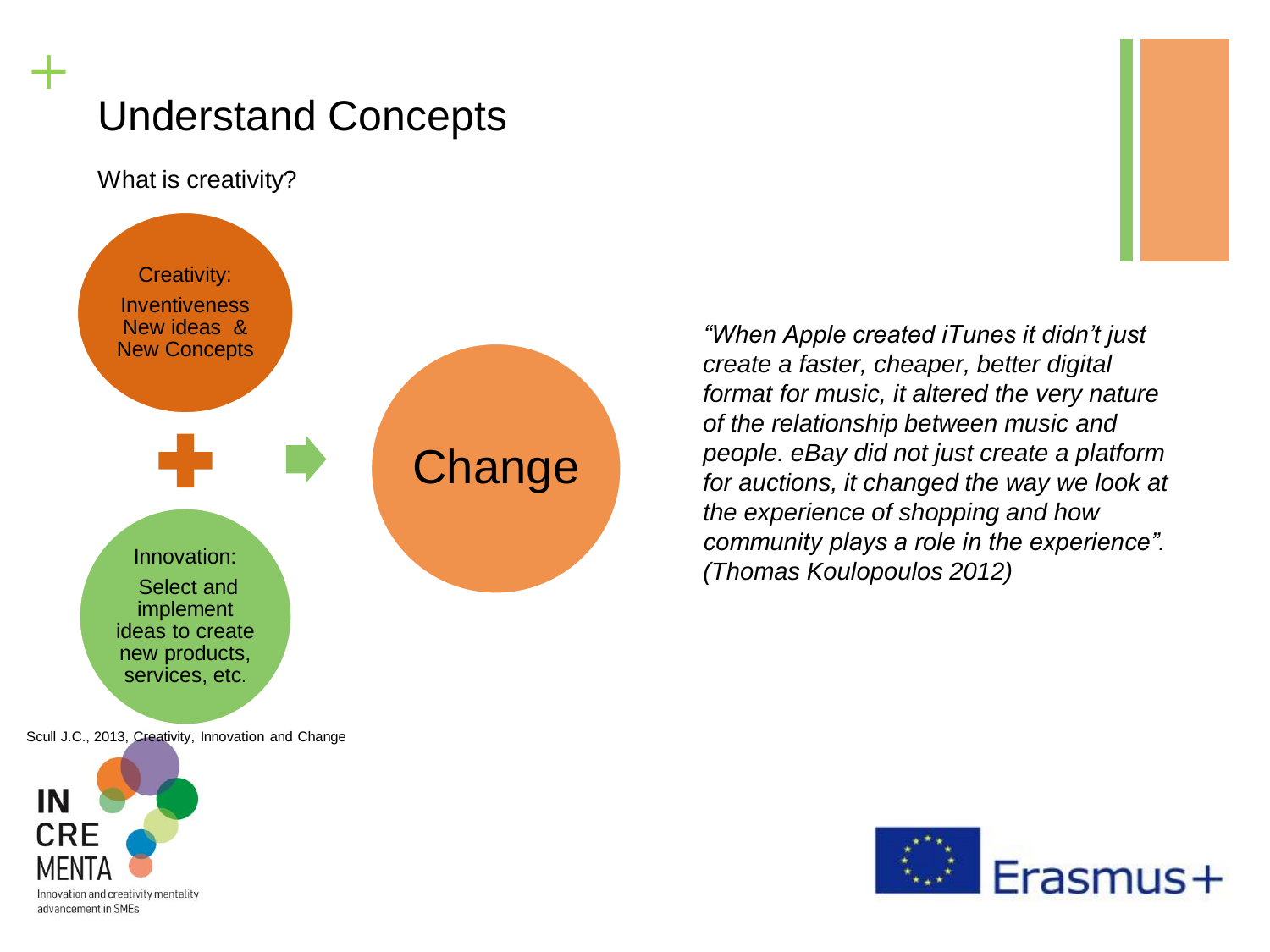What is creativity?



**+**

- According to McKinsey, 80% of executives think their current business models are at risk to be disrupted in the near future. In addition, 84% of executives say that innovation is important to their growth strategy.
- The Accenture 2015 US Innovation Survey tells a similar story: 84% of executives considered their future success to be very or extremely dependent on innovation.
- Even back in 2010 the McKinsey Global Survey revealed that only 4% of executives have not defined innovation as a strategic priority and have no plans to do so in the future.

Nieminen J, 2018, 50+ statistics on innovation – What do the numbers tell us?, Viima Blog. Available at: <https://www.viima.com/blog/innovation-stats>



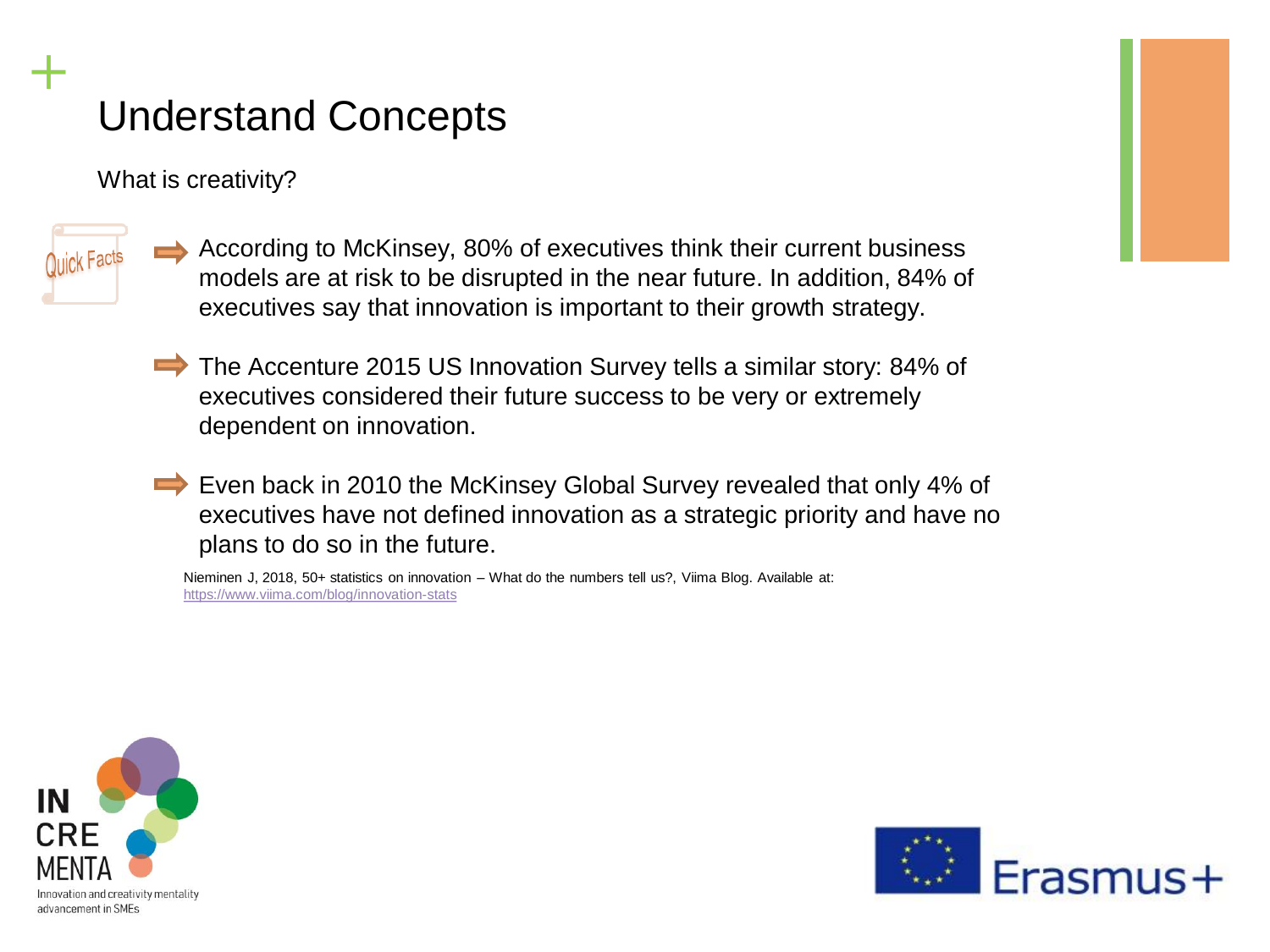#### What is creativity?

luick Fact

**+**

80%

84%



see current business model as being at risk of being disrupted

consider future success to be very dependent on innovation have not defined innovation as a strategic priority

Nieminen J, 2018, 50+ statistics on innovation – What do the numbers tell us?, Viima Blog. Available at: <https://www.viima.com/blog/innovation-stats>



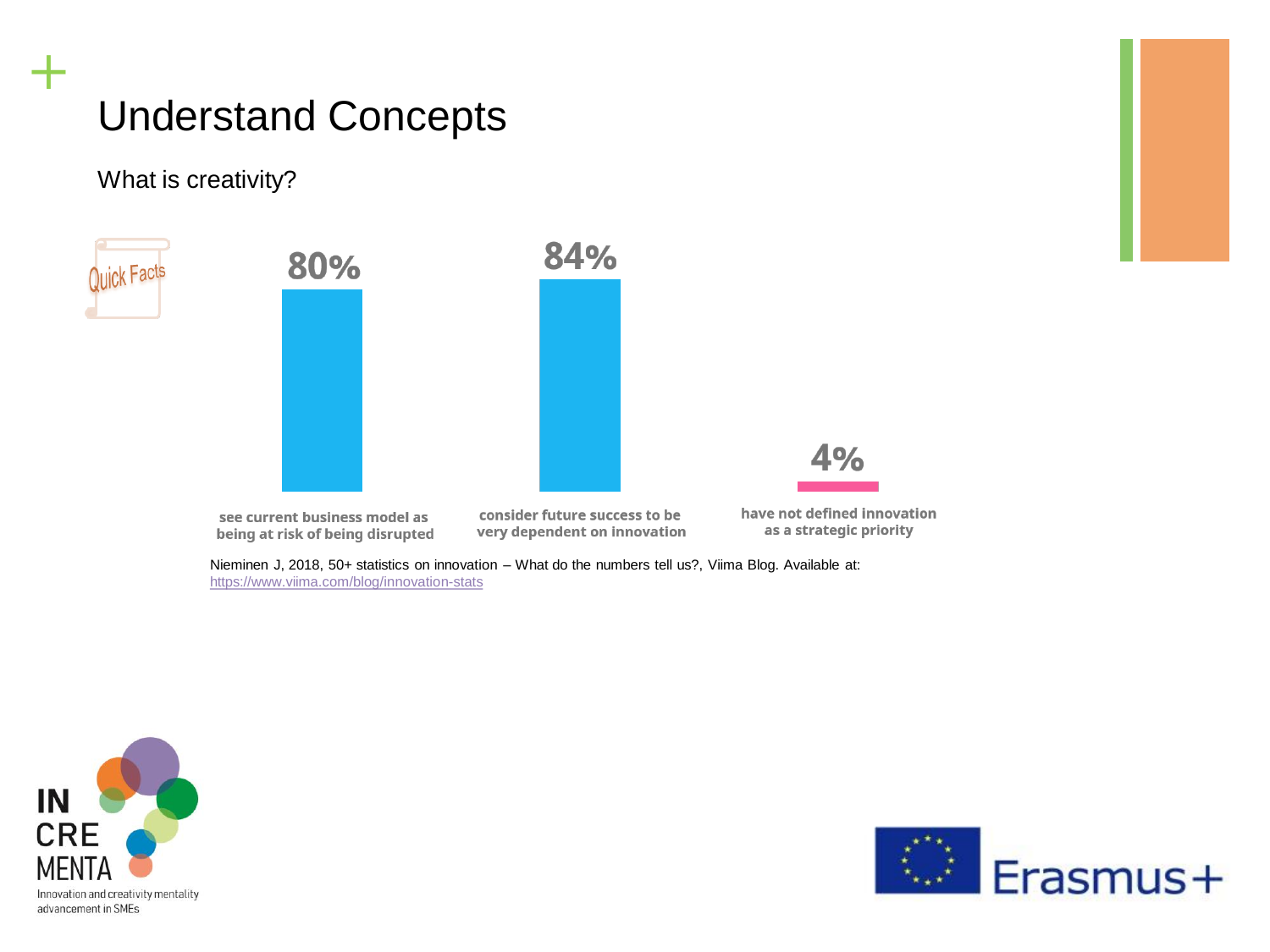What is creativity?

**+**



- As the numbers show, innovative companies grow faster and more profitably than the rest.
- According to the 2017 PwC Innovation Benchmark, 54% of innovating organizations have trouble bridging the gap between innovation strategy and the larger business strategy.

Nieminen J, 2018, 50+ statistics on innovation – What do the numbers tell us?, Viima Blog. Available at: <https://www.viima.com/blog/innovation-stats>



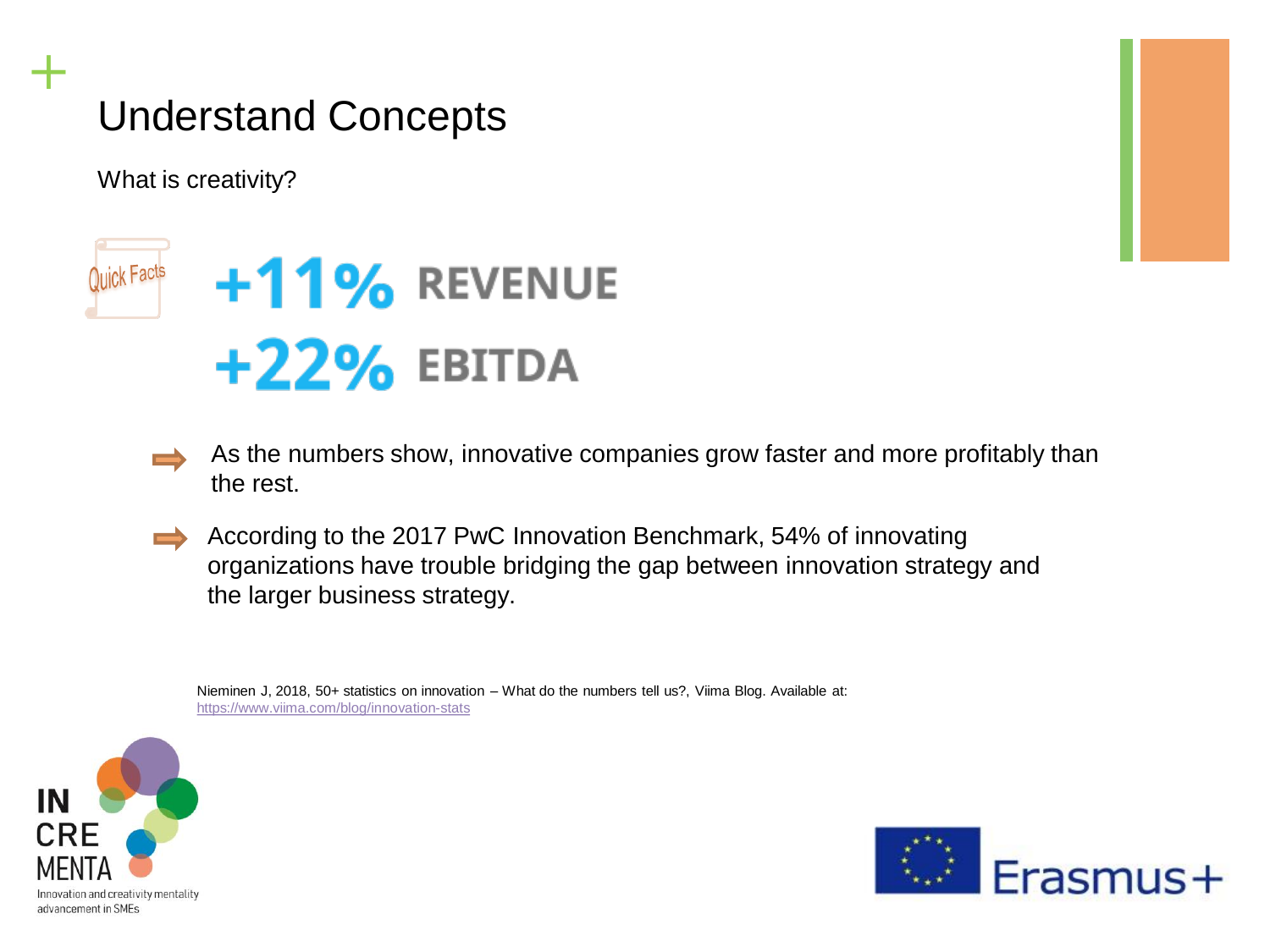What is creativity?

**+**

But I'm not creative!

Many people think of creativity as being a mysterious and powerful process owned by a select and fortunate few. These are some perceptions about creativity:



What do you think about creativity? Are those perceptions true? Are you creative?